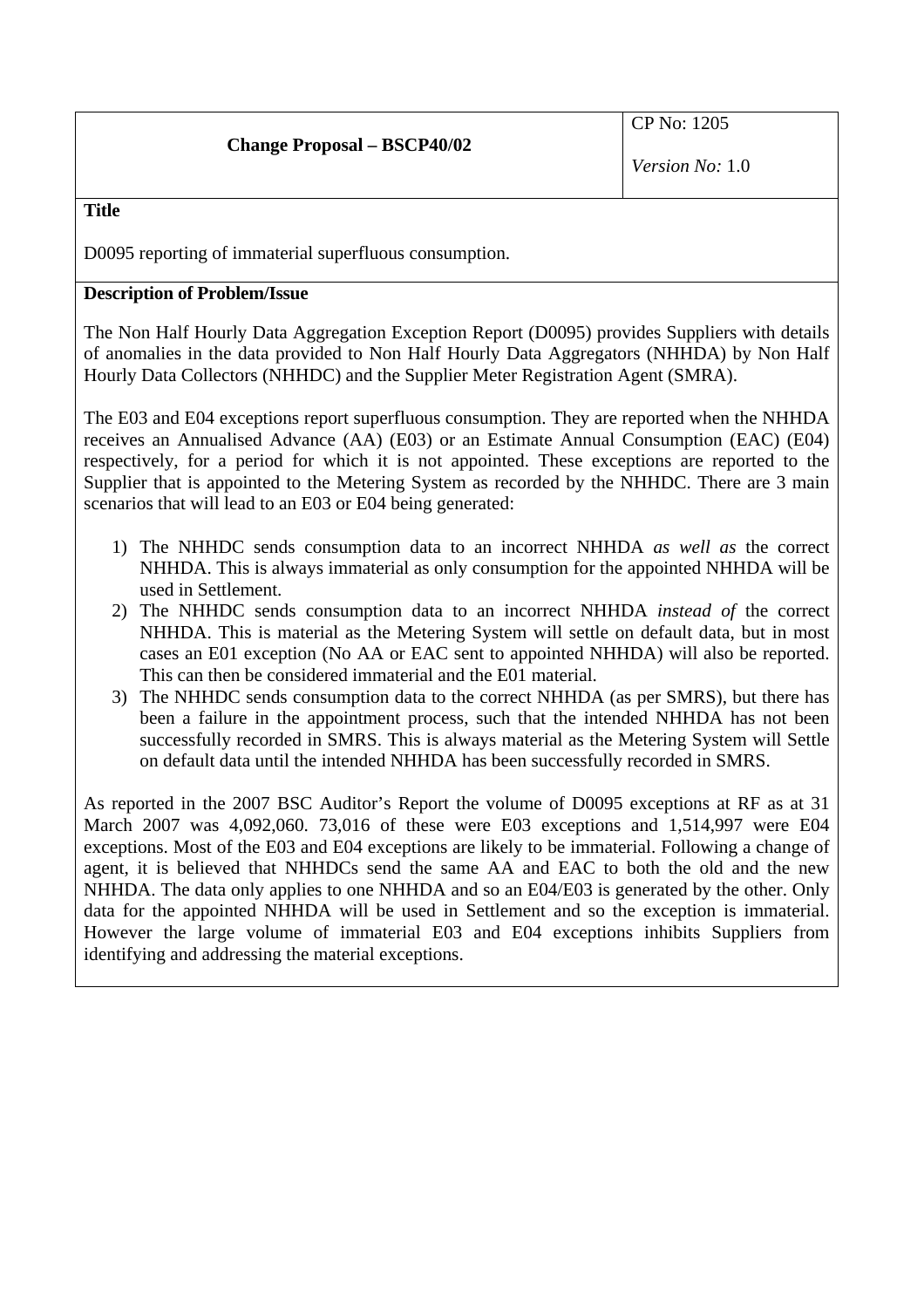#### **Proposed Solution**

The NHHDA Check Data Collector Data (CDCD) functionality generates the D0095 exception report for Suppliers. The proposed solution is to change the CDCD functionality such that E03 and E04 exceptions are not reported for the Settlement Days 1 day either side of an NHHDA appointment date. This will eliminate the immaterial exceptions that result from the change of NHHDA. It will have the effect that only repeated instances of E03 and E04 exceptions are reported. The following gives details of the proposed solutions for the E03 and E04 respectively.

### E03 Solution – AA received with no NHHDA appointment

The E03 exception will only be reported for Supplier x and NHHDC y when the Effective To Settlement Date of the AA from NHHDC y is more than 1 day before the appointment date of the NHHDA reporting the exception.

### E04 Solution – EAC received with no NHHDA appointment

The E04 exception will only be reported for Supplier x and NHHDC y when the Effective From Settlement Date of the EAC from NHHDC y is more than 1 day after the de-appointment date of the NHHDA reporting the exception.

Once implemented this change will apply to all new E03 and E04 exceptions; this includes those generated in respect of Settlement Days that are prior to the implementation date where the Settlement Runs have not been completed.

It should be noted that this change is to the NHHDA software and associated technical documentation. These are Category 2 Configurable Items, and so no redlined text has been provided with this CP.

#### **Justification for Change**

The combined E03 and E04 exception count as at 31 March 2007 was 1,587,993. A large proportion of these exceptions are believed to be immaterial. Additional resources are required for Suppliers to distinguish the material exceptions from the immaterial. This incurs extra operational cost. This change will significantly reduce the volume of immaterial exceptions on the D0095 report, improving its effectiveness.

This change was originally presented to the Supplier Volume Group as a potential option to reduce immaterial exceptions in July 2006 (SVG65/03). Following an industry consultation, the SVG agreed (SVG67/05) that there was sufficient support for this option to seek an impact assessment through the change management process.

The implementation of this CP creates a low risk to Settlement in that the detection of some material errors will be delayed until a second EAC/AA is received by the NHHDA. However providing regular reads are taken any error will be picked up in time for RF. This is an improvement over the current D0095 where due to the immaterial "white noise", material errors may not be picked up at all.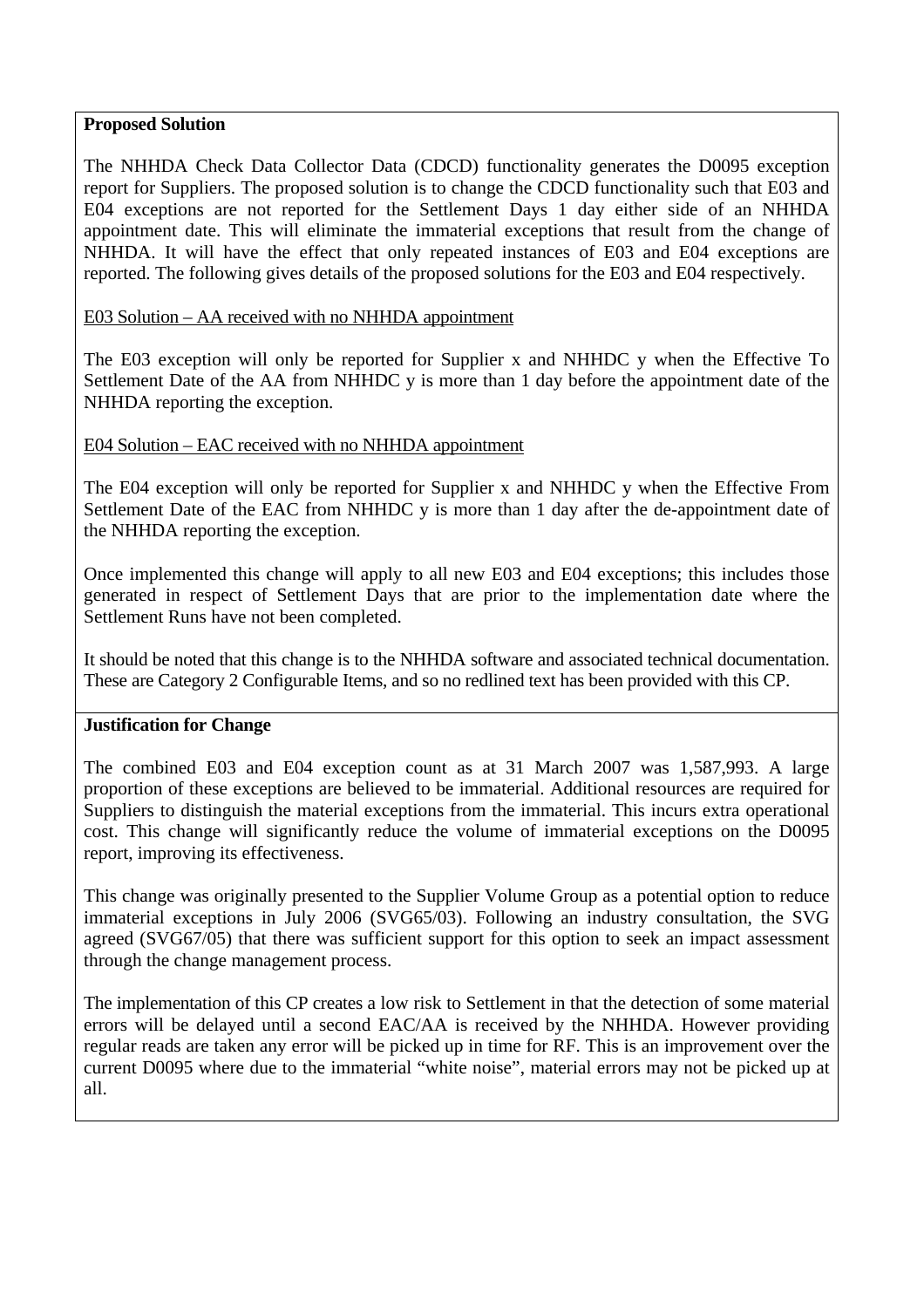**To which section of the Code does the CP relate, and does the CP facilitate the current provisions of the Code?**

Section S 2.4 'Data Aggregators' and Annex S-2, Section 4.4 'Non Half Hourly Data Aggregation'

# **Estimated Implementation Costs**

The BSC Agent implementation cost for this change is £26,214, however the BSC Agent cost of implementation of this change when combined with CP1206 and CP1207 is £44,310. This quote is for implementing the change on the Sun Solaris platform only.

The total estimated ELEXON implementation cost of this change when combined with CP1206 and CP1207 is £2,640 when included in a formal release.

### **Configurable Items Affected by Proposed Solution**

NHHDA software and technical documentation. Once these changes have been implemented the reset eusd script will have to be run by participants in order to correct the exceptions within the database. This will ensure that following the implementation of the change; E03/E04 exceptions will not be reported for the date of a change of agent for Settlement Days falling before and after the Implementation Date of the change.

### **Impact on Core Industry Documents or System Operator-Transmission Owner Code**

None

# **Related Changes and/or Projects**

The implementation of this Change Proposal is linked to:

CP1206 : D0095 reporting of immaterial Supplier inconsistencies.

CP1207 : D0095 reporting in respect of past NHHDCs.